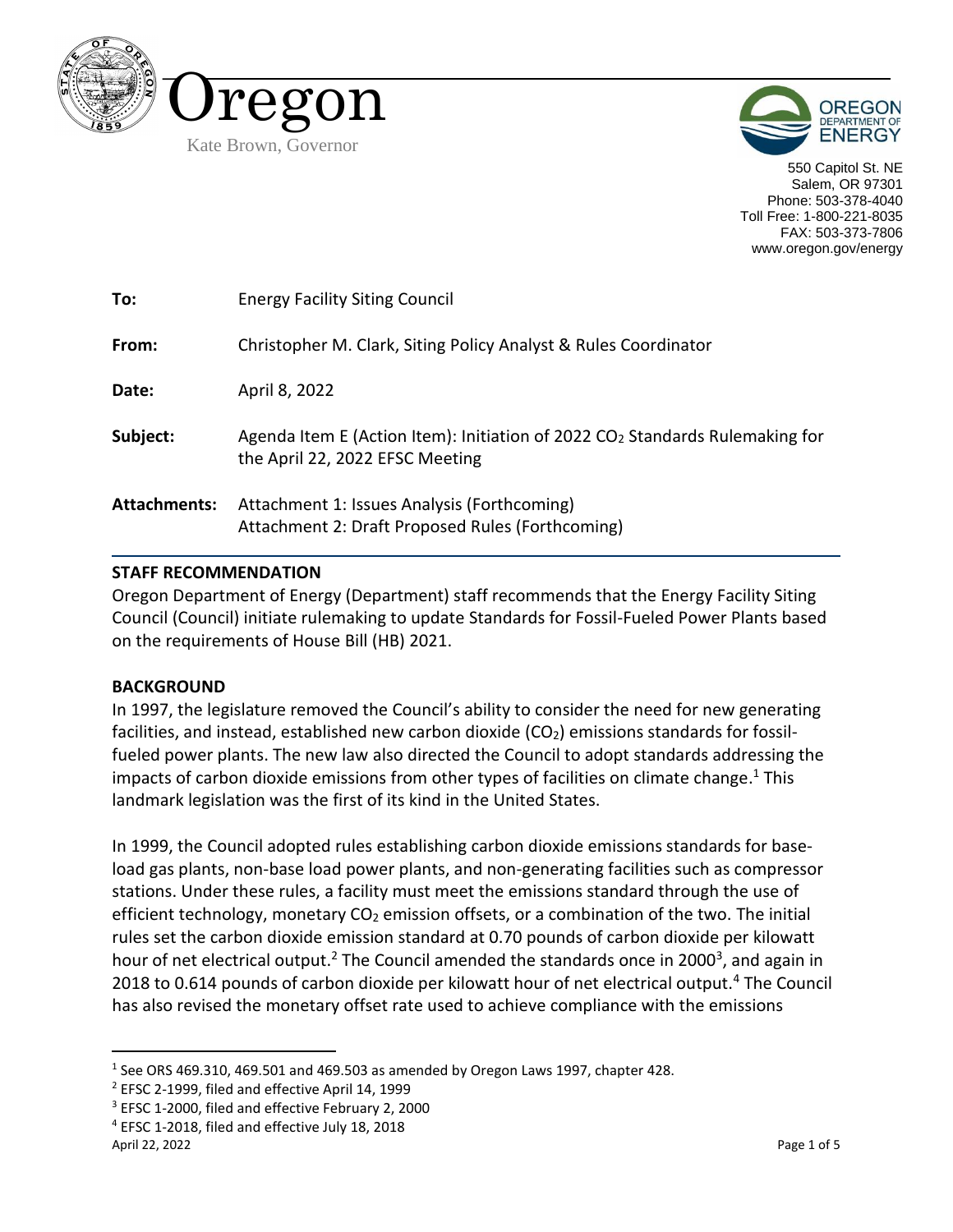standard several times. The rate was most recently amended in 2020, when the Council set the rate to \$2.85 per ton of carbon dioxide emissions.<sup>5</sup>

In 2021, the legislature once again acted to address climate change by passing HB 2021. The bill contains a broad range of provisions intended to assist Oregon's transition to 100% clean energy. One such provision, which has been codified as ORS 469.413, establishes new requirements for new and amended site certificates for fossil-fueled power plants:

"Notwithstanding ORS 469.320 and 469.405, the Energy Facility Siting Council may not:

*(1) Issue a site certificate for a new generating facility that produces electric power from fossil fuels, including natural gas, petroleum, coal or any form of solid, liquid or gaseous fuel derived from such material, unless the council determines that a new generating facility will generate only nonemitting electricity as defined in ORS 469A.400; or*

*(2) Approve the amendment of a site certificate for an energy facility described under subsection (1) of this section that was granted prior to September 25, 2021, in a manner that would significantly increase the gross carbon dioxide emissions that are reasonably likely to result from the operation of the energy facility."<sup>6</sup>*

Staff recommends that Council initiate rulemaking to implement the new laws established by HB 2021. As discussed further in the following section, we also recommend that the Council update existing carbon dioxide emissions standards and the associated monetary offset rate, and make other nonsubstantive changes to reflect the limited applicability of those rules as part of this rulemaking.

# **NEED AND AUTHORITY FOR RULEMAKING**

As described above, HB 2021 establishes new requirements for new and amended site certificates for fossil-fueled power plants. While the provisions of the new law are effective without further Council action, staff recommends that rulemaking is needed to establish clear standards and procedures for future siting decisions related to fossil-fueled power plants, and to clarify the applicability of the new requirements to thermal power plants and other technologies that use clean fuel sources such as renewable natural gas or hydrogen.

Rulemaking may also be needed to clarify what constitutes a "*significant increase"* in the gross carbon dioxide emissions that are reasonably likely to result from operation of a fossil-fueled power plants facility. Neither the new provisions of ORS 469.413 or other sections of HB 2021 define what level of emissions increase the legislature considered to be a significant increase and as a result, this question has been left for the Council to decide. While this issue could

<sup>5</sup> EFSC 2-2020, filed June 29, 2020 and effective July 1, 2020.

April 22, 2022 **Page 2 of 5** <sup>6</sup> 2021 Oregon Laws chapter 508, section 28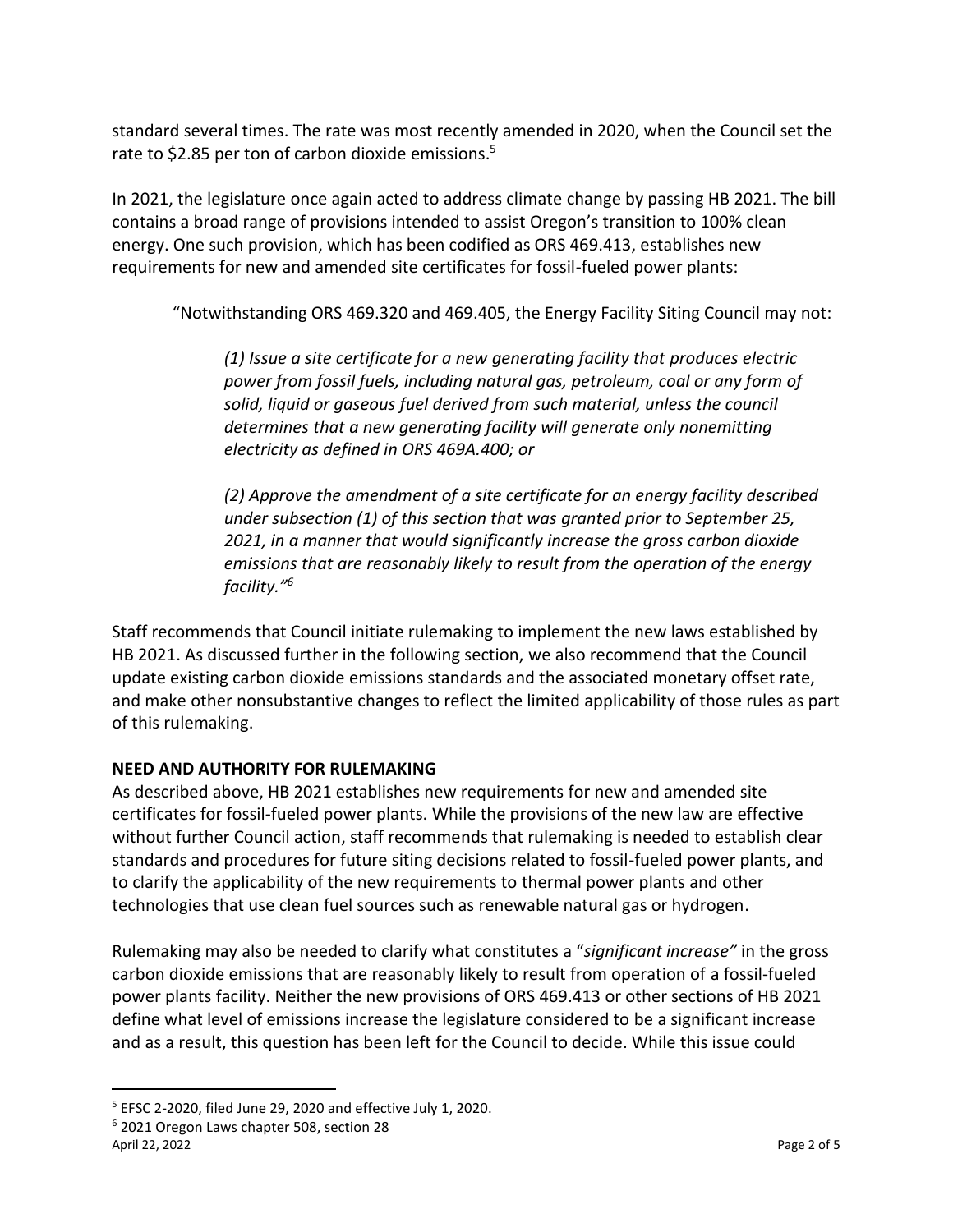potentially be resolved through an amendment proceeding on a fossil-fueled power plant, if one were to arise, staff recommends that resolving this ambiguity through prior rulemaking would provide certificate holders with additional certainty and would provide stakeholders with an opportunity to provide input on potential policy alternatives outside of a project-specific context.

The passage of HB 2021 also created some uncertainty about the need to maintain the existing emissions standards and rules related to carbon dioxide emissions. The provisions of ORS 469.413 clearly prevail over the existing standards and rules related to fossil fueled power plants, but do not replace them and the existing standards may continue to be applicable in some limited circumstances. For example, a small number of previously approved site certificates contain conditions allowing for incremental increases in emissions without a site certificate amendment as long as the certificate holder complies with the carbon dioxide standard and offset requirements in place at the time the incremental increase occurs.<sup>7</sup> In the event these conditions were activated, having an emissions standard and monetary offset rate may help further incentivize the use of efficient or non-emitting technology. In addition, the new law only applies to fossil-fueled power plants, and the standards in rule would be applicable to any future applications for a carbon dioxide emitting non-generating facility.<sup>8</sup> While it is unclear if these circumstances will arise in the future, staff believes they justify at least one additional update of the emissions standards and carbon monetary offset rate. Staff recommends that public input on the need for future updates of the rules and standards be sought as part of the rulemaking project.

HB 2021 did not provide the Council with new rulemaking authority; however, all of the issues above can be addressed under the Council's existing authority under ORS 469.470 and 469.503.

# **SCOPE AND OBJECTIVES OF RULEMAKING**

Consistent with the need and authority described above, staff recommends that the scope of this project be limited to changes needed to implement the new standards for fossil fueled power plants established by HB 2021 and to update the existing carbon dioxide emissions standards. As described below, we also recommend the Council consolidate definitions and other rules implementing the current carbon dioxide emissions standards into a single location within OAR chapter 345.

Specific recommendations will be provided before the April 22, 2022 Council meeting. A brief description of the individual issues staff recommends be addressed in this rulemaking follows:

• Adopt a new rule in OAR chapter 345, division 024 to incorporate the new requirements and clarify the standards applicable to the review of an application for a new fossilfueled power plant.

<sup>&</sup>lt;sup>7</sup> See Site Certificate for Carty Generation Station, Condition 12.16

<sup>&</sup>lt;sup>8</sup> Carbon Dioxide Emitting Non-Generating Facilities include combustion-driven compressor stations (underground natural gas storage facilities).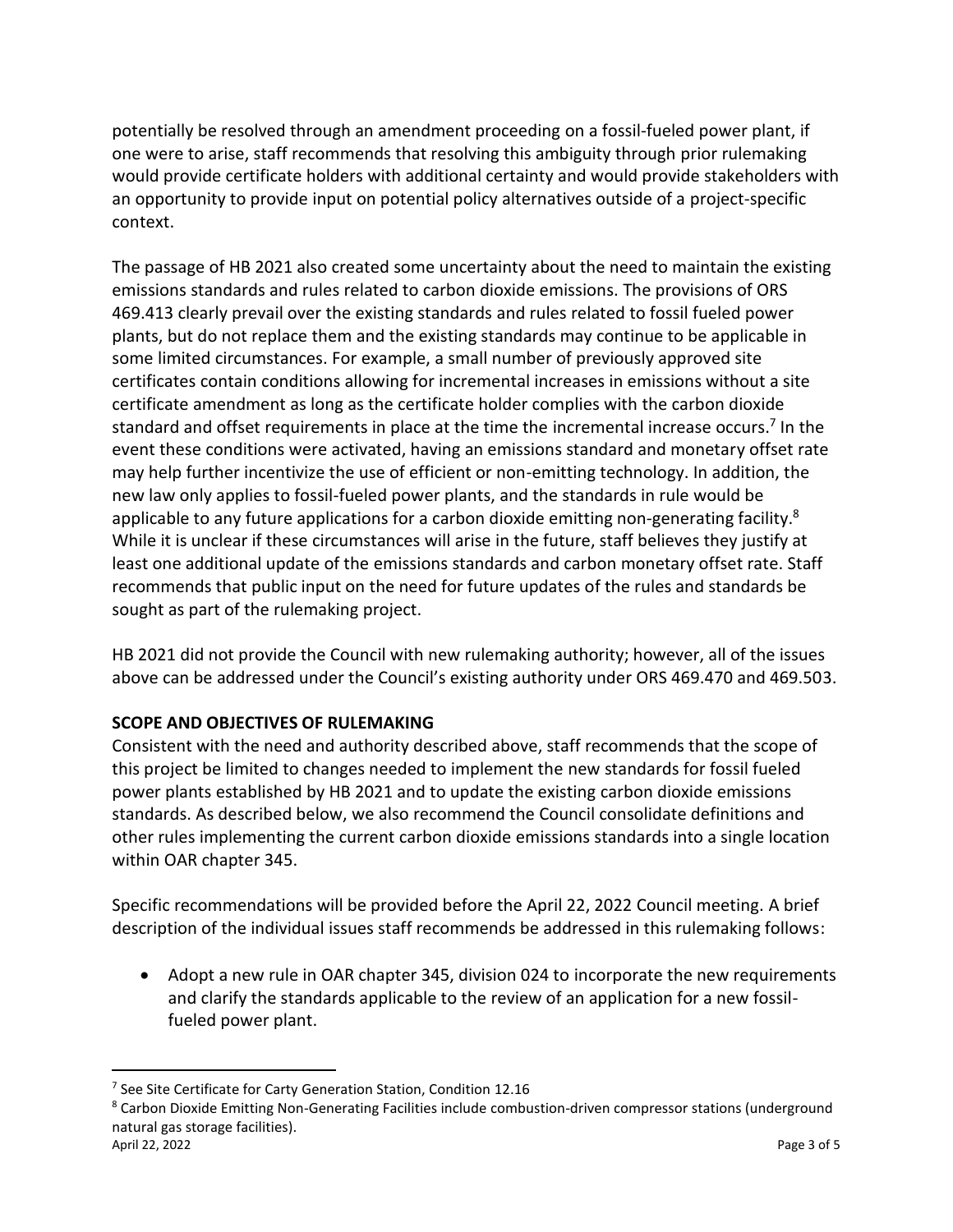- Amend OAR 345-020-0011 and 345-021-0010 and adopt new rules to establish specific application requirements for fossil-fueled power plants and other facilities that emit carbon dioxide.
- Adopt a new rule in OAR chapter 345, division 027 implementing new requirements for amendments to existing site certificates for fossil-fueled power plants and defining what is considered to be a "significant increase" in gross carbon dioxide emissions based on existing site certificate conditions.
- Amend OAR 345-024-0580 to increase the monetary offset rate for carbon dioxide emissions by the maximum allowable increase of 50 percent. This would result in a new monetary offset rate of \$4.27 per ton of carbon dioxide emissions.
- Amend OAR 345-024-0550, 345-024-0590, and 345-024-0620 to reset emissions standards based on the most efficient stand-alone combined cycle, combustion turbine, natural gas-fired energy facility that is commercially demonstrated and operating in the United States.
- Make non-substantive organizational and clerical changes to the rules to reflect the limited future applicability of the carbon dioxide standards. Recommended changes include, but are not limited to:
	- $\circ$  Amending OAR 345-024-0500 to specify applicability of carbon dioxide standards
	- o Delete provisions of rule that unnecessarily restate statute
	- $\circ$  Amend OAR 345-001-0010 to adopt definitions in ORS 469.300 and 469.503(2) by reference
	- o Adopt new rule for other carbon specific definitions

### **POTENTIAL IMPACTS ON STAKEHOLDERS**

Because the rule changes associated with the implementation of HB 2021 merely implement existing law, no fiscal impacts are expected. The recommended changes to the emissions standards and monetary offset rates could increase costs of compliance for some existing fossilfueled power plants; however, because these changes would only be applicable in limited circumstances involving incremental increases in emissions caused by future changes to a facility, the magnitude of impact is expected to be small and would likely be mitigated by the public benefits of reducing carbon dioxide emissions. These changes are not expected to affect any small businesses.

### **METHOD FOR OBTAINING PUBLIC INPUT**

Staff acknowledges that issues related to the siting of fossil-fueled power plants and reduction of carbon dioxide emissions are likely to be of high interest to certificate holders, energy developers, and the public at large; however, the Council has limited substantive discretion in how to implement the requirements of HB 2021. While the Council has significantly more discretion in whether or how to update the existing carbon dioxide emissions standards and associated monetary offset rate, the Council has, in large part, established findings and methods sufficient to address many of the other issues involved in this rulemaking in prior proceedings that included significant stakeholder engagement. As such, staff recommends that reasonable opportunities to provide data or views concerning the rule changes recommended